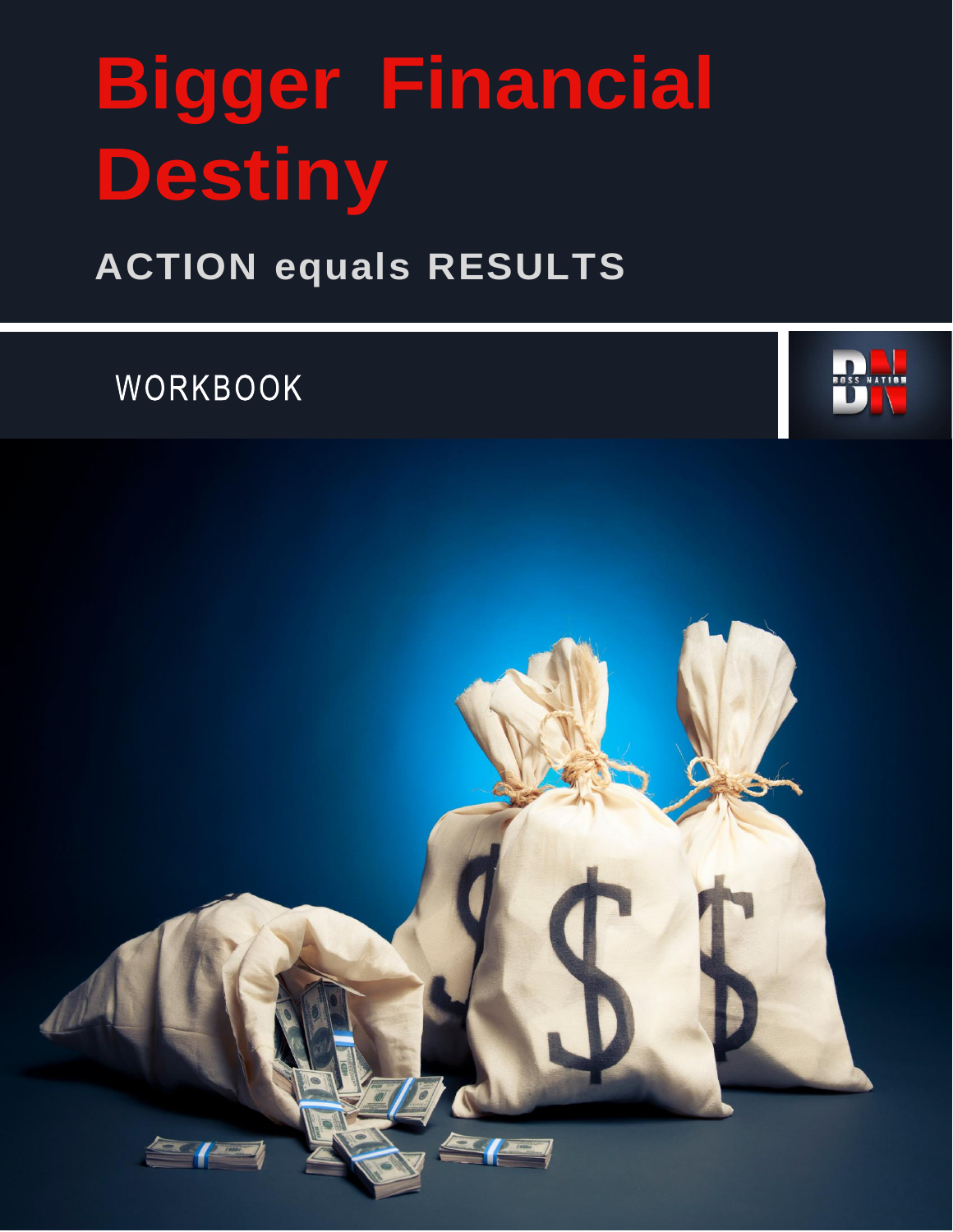Creating and implementing effective financial habits one step at a time is the key to long-lasting change. Your financial destiny is waiting on you to do the right thing!

Answer these questions to gain a clear perspective of your current situation and let's work together to make positive changes step by step.

1. What aspect of your financial life requires the most attention? If you are broke write it.

2. What are the most important habits you could put into place to enhance this part of your financial life? Write out 6 things you can do right now TODAY

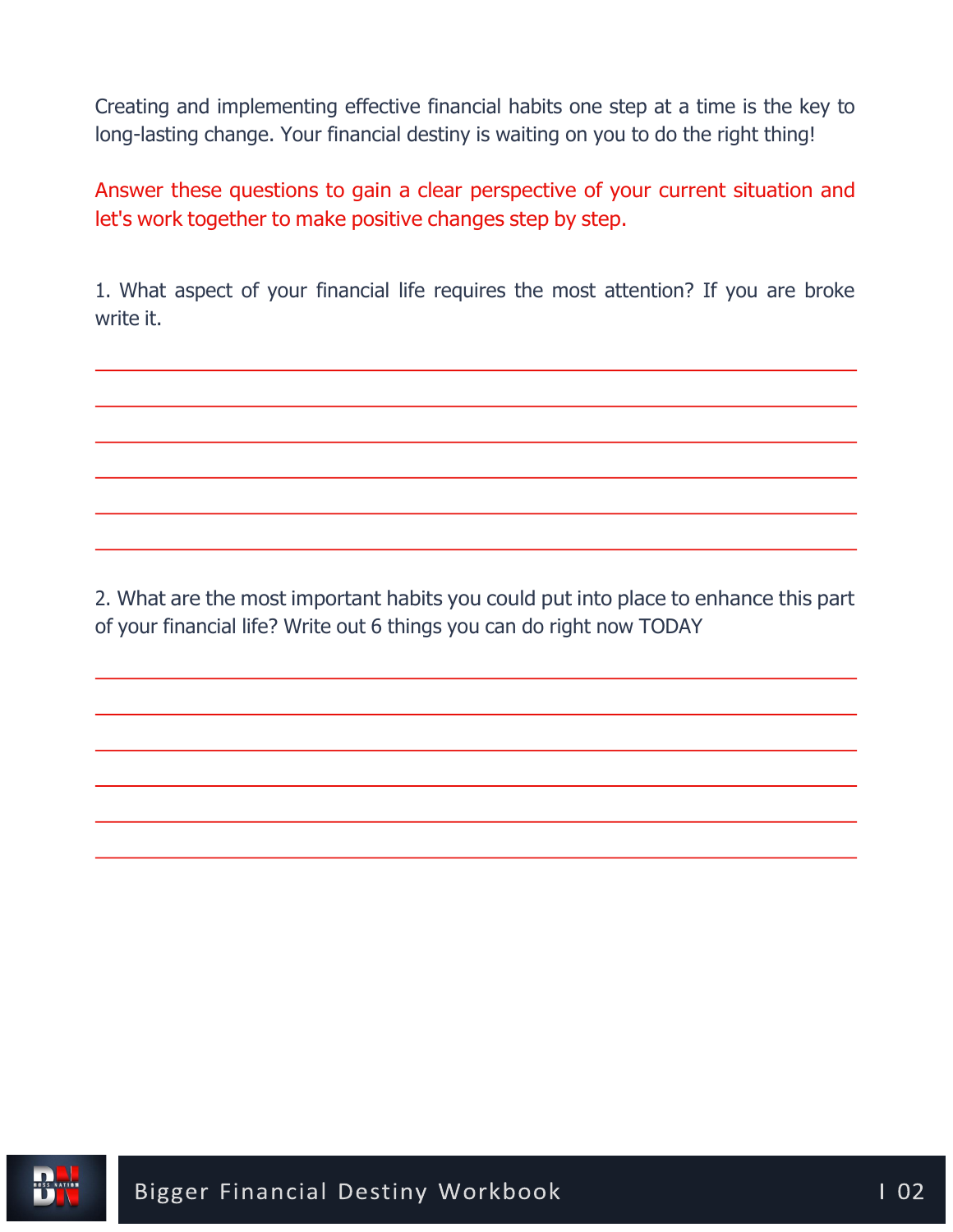3. Limiting yourself to only one thing, which NEW habit would have the greatest impact financially?

4. What are the steps you could take to implement this NEW habit. Get UNCOMFORTABLE!

5. What actions can you take your first week working on this NEW habit?